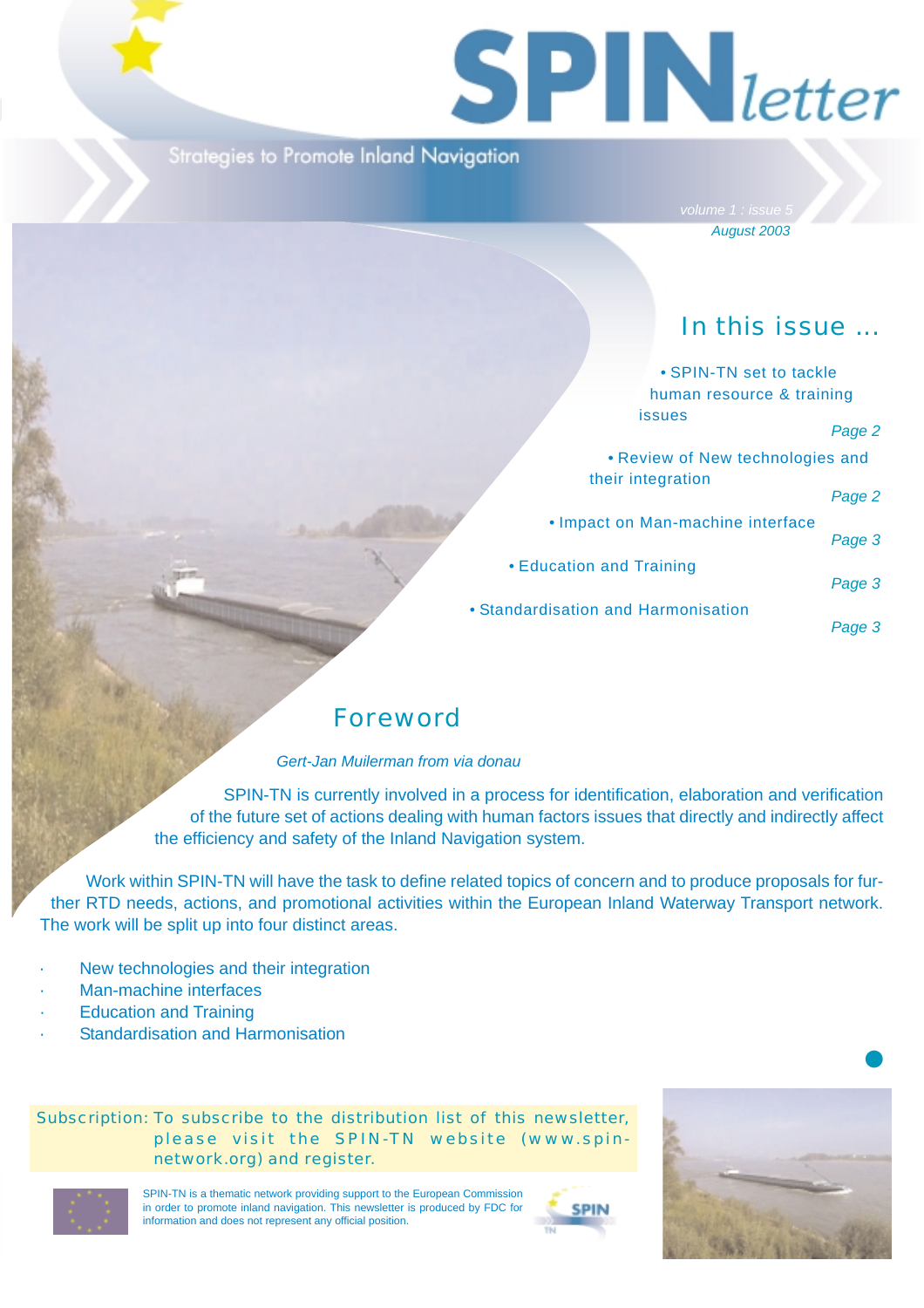

## Description of Work

#### *Human Resources and Training:-*

#### SPIN-TN SET TO TACKLE HU-MAN RESOURCE & TRAINING **ISSUES**

The interlacing of human factors in Inland Navigation covers a broad spectrum of processes that starts in the process of ship and terminal design. The layout, design and operation of today is the result of working and trading practices of hundreds of years, these continue to evolve and now are influenced by modern practices and the introduction of new logistic solutions and availability of corresponding new technologies. The goal is as always to enhance efficiency and

improve economic output.

Modern practices require the introduction of innovative technologies and devices that replace, though often quaint, outdated customs and habits handed down over generations. User acceptance of the crew is both crucial and decisive for success of the modern practices. In particular are issues related to:-

- · User-friendliness of the manmachine interface
- · Easiness and efficiency of the education and training

Both these issues have to be planned and analysed carefully, they then need to be tested to ensure that mass implementation is successful and does not result in an additional burden to the crew with the consequence of reduced efficiency and/or safety.

#### REVIEW OF NEW TECHNOLO-GIES AND THEIR INTEGRATION

New technologies and techniques under development or recently applied on inland vessel and inland navigation are to be reviewed. The results will provide an overview of the most critical issues that need to be overcome, as well as on the most promising solutions, in regard to logistic solutions, operational procedures and technical devices.

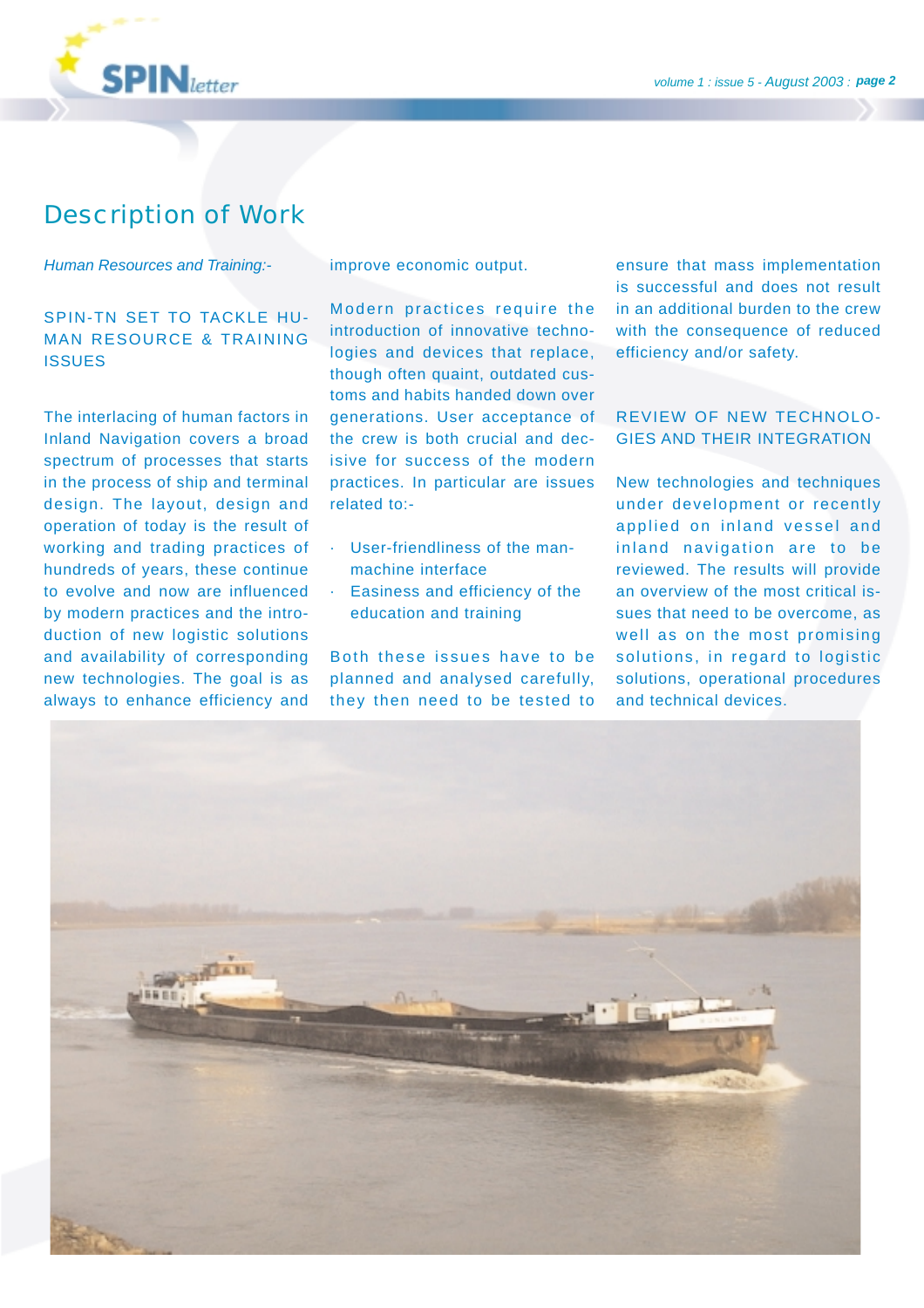

#### IMPACT ON MAN-MACHINE INTERFACE

The effects on numerous processes following the introduction of new procedures or devices must provide reduced workload for the crew; otherwise the resulting impact could be detrimental to efficiency and safety. However, there is a fine balance between automating too much so that the skipper has little interaction, and thereby looses experience to too little assistance where he is rushed off his feet. The right balance provides assistance and relief that also keeps him aware and ready to properly react in any emergency situation. This Working Paper reviews and evaluates the effects of human-machine interfaces of various new inland navigation technologies.

#### EDUCATION AND TRAINING

There will be two outputs from this theme, one on Education Programmes (for future professionals) and one on Training programmes (for existing professionals). The programmes of education and practical experience for the crew have to follow logistical and technical developments. Special attention should also be paid to social aspects with an aim to encourage young people into the profession.

Existing professionals will also require ongoing training in order to be efficient and confident in the use of new technologies and services. For this part SPIN-TN will focus on appropriate disciplines, subjects, fields, learning methods and processes should be used which best matched the profile(s) of IWT professionals and there working environment. An aspect of this work will be to determine the issues related to the probable reduction of minimal crew as a result of introduction of new practices and technology.

#### STANDARDISATION AND HAR-MONISATION

There are several aspects of standardisation and harmonisation related to the crew; these include their ability to:-

- Navigate the ship on various sectors of the European waterway network (specific nautical conditions on Rhine, Elbe, Danube),

- Operate different ship types (size classes, single vessels or trains),

- Communicate with other parties in various geographical (linguistic) areas (language skills, communication procedures).

This work will identify the main recommendations for a strategy that is aimed at improving human resource capabilities.

❶

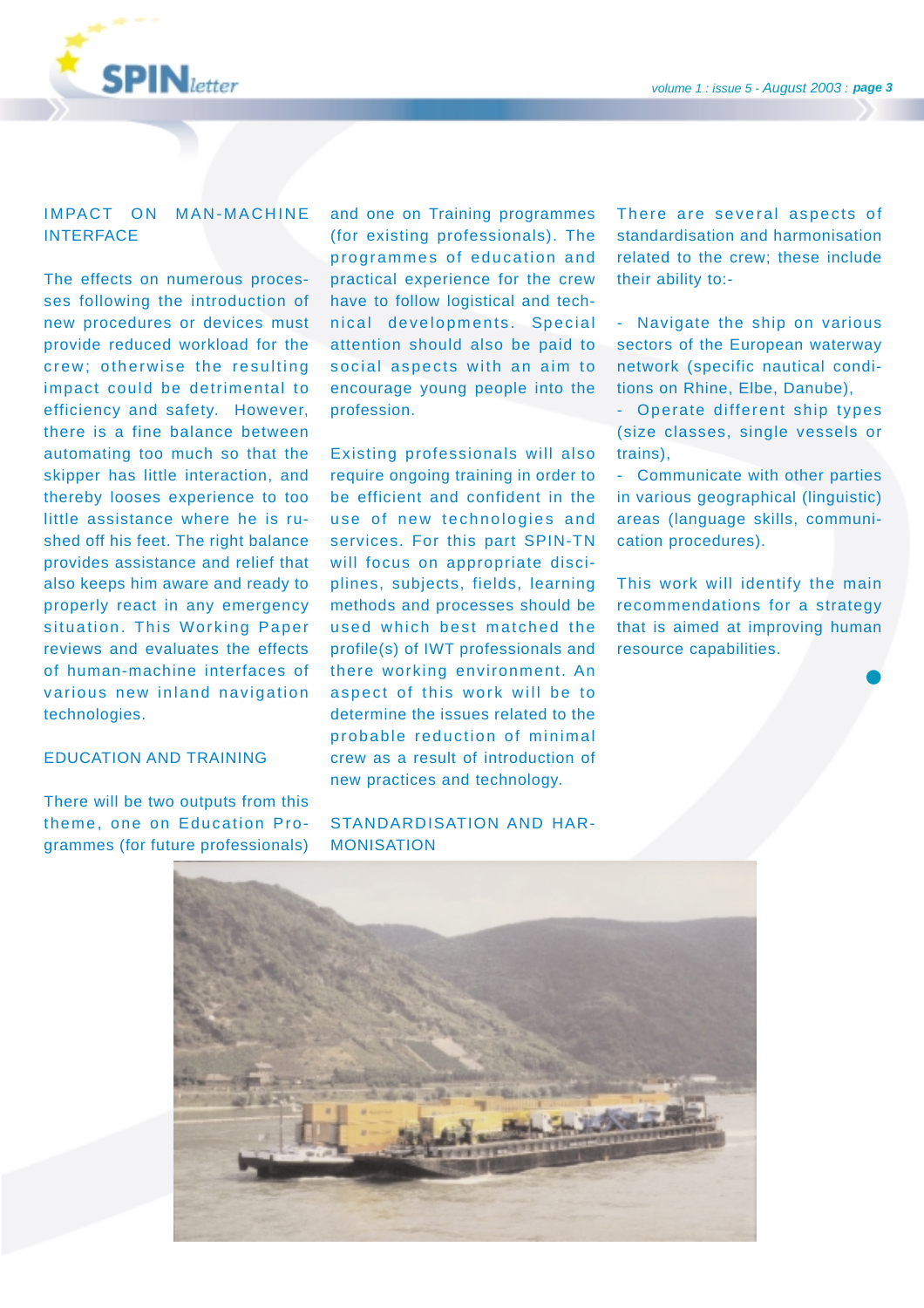

# **Contacts**

#### *For further information, please contact:-*

| First name       | <b>Name</b>      | Organisation | E-mail                           |
|------------------|------------------|--------------|----------------------------------|
| <b>Richard</b>   | <b>IDIENS</b>    | <b>FDC</b>   | richard.idiens@fdc.fr            |
| Gert-Jan         | <b>MUILERMAN</b> | via donau    | muilerman@via-donau.org          |
| <b>Hilde</b>     | <b>BOLLEN</b>    | <b>PBV</b>   | hildebollen@binnenvaart.be       |
| Cas              | <b>WILLEMS</b>   | <b>AVV</b>   | c.p.m.willems@avv.rws.minvenw.nl |
| <b>Branislav</b> | <b>ZIGIC</b>     | <b>VBD</b>   | zigic@vbd.uni-duisburg.de        |

# Abbreviation/acronyms list

| <b>AVV</b>     | Adviesdienst Verkeer en Vervoer (Transport Research Centre for the Ministry of<br>Transport, Public Works and Water Management in the Netherlands)                                             |
|----------------|------------------------------------------------------------------------------------------------------------------------------------------------------------------------------------------------|
| <b>DG-TREN</b> | Directorate-General for Energy and Transport                                                                                                                                                   |
| EC.            | <b>European Commission</b>                                                                                                                                                                     |
| EU             | <b>European Union</b>                                                                                                                                                                          |
| <b>FDC</b>     | <b>France Développement Conseil</b>                                                                                                                                                            |
| <b>IWT</b>     | <b>Inland Waterway Transport</b>                                                                                                                                                               |
| <b>PBV</b>     | Promotie Binnenvaart Vlaanderen VZW (Inland shipping promotion Flanders)                                                                                                                       |
| <b>RTD</b>     | <b>Research and Technology Development</b>                                                                                                                                                     |
| <b>SPIN</b>    | <b>Strategies to Promote Inland Navigation</b>                                                                                                                                                 |
| <b>SPIN-TN</b> | <b>SPIN Thematic Network</b>                                                                                                                                                                   |
| <b>VBD</b>     | Europäisches Entwicklungszentrum für Binnen- und Küstenschiffahrt e.V. Duisburg<br>(European development centre for inland and coastal navigation)                                             |
| via donau      | Donau Transport Entwicklungsgesellschaft mbH für Telematik und Donauschifffahrt-<br>via donau (Development Agency of the Austrian Federal Ministry of Transport,<br>Innovation and Technology) |